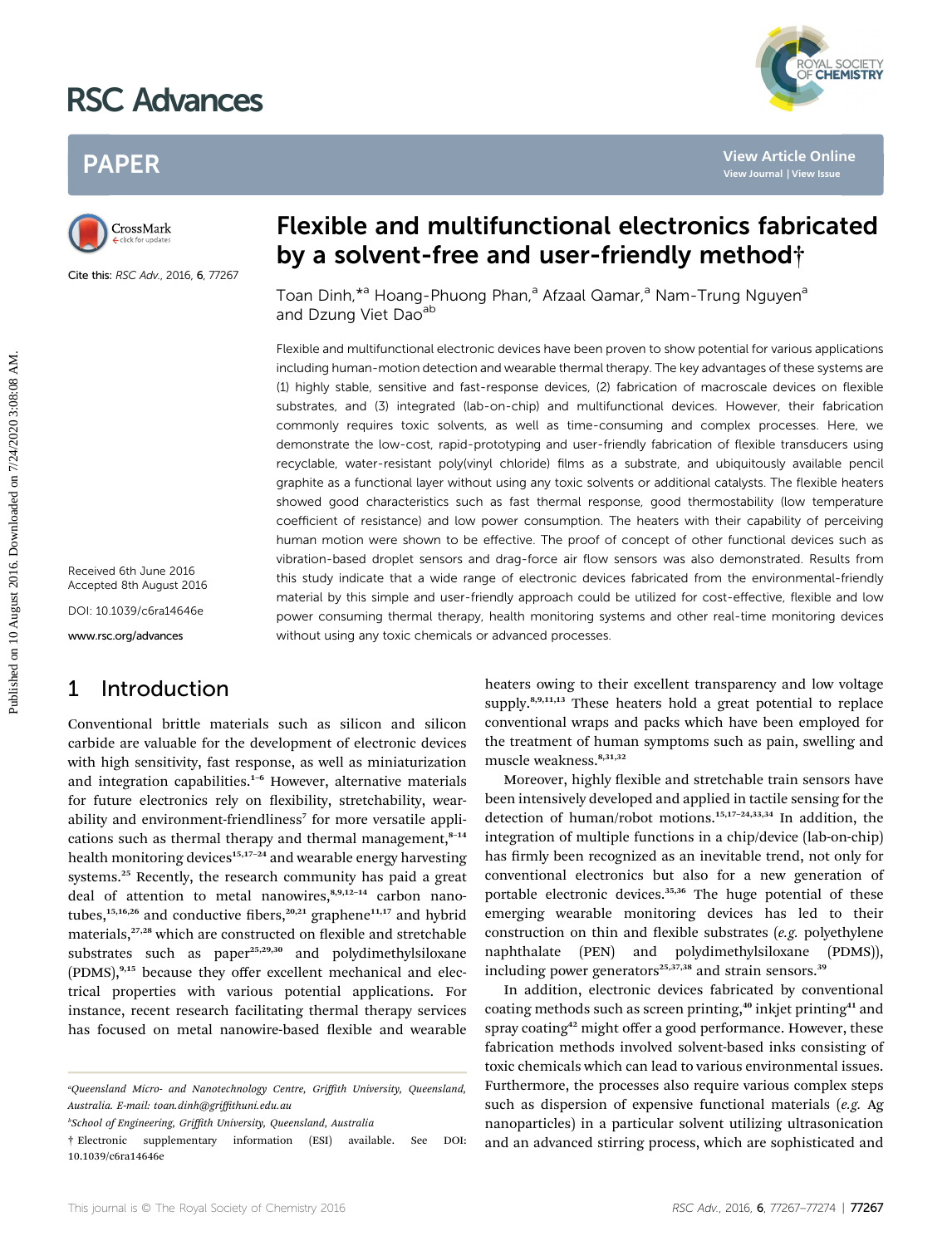time-consuming. In these steps, it requires relatively hightemperature annealing process, and washing time to remove surfactants. In addition, advanced plasma treatment has been employed to improve wettability and adhesion. All above disadvantages of the conventional coating methods have limited their specific applications.

To address the challenges in the solvent-involving or complex fabrication of these electronic devices, the pen-based writing approach has been developed with increasing performance and decreasing cost. For example, ubiquitously available pencil graphite drawn on printing papers has successfully been demonstrated to be able to construct thermoresistive sensors,<sup>43</sup> chemiresistors,<sup>44</sup> microfluidic devices,<sup>45,46</sup> field effect transistors and filters. $47,48$  It is true that manually drawing is a timeconsuming process. However, by using, for example, a simple 2-dimensional plotter, large area deposition of pencil graphite and mass production of these devices can be achieved. The successful demonstration of these devices indicates that there is an emerging and huge demand to develop other costeffective, eco-friendly, wearable and multifunctional electronic transducers utilizing this approach. In addition, the disadvantages of the paper-based drawn devices include the permeability of paper to moisture and gases or hydrophobic properties, henceforth constraining their utilization for specific on-site applications. **EXAMENES CONTROLS:** SCREAM AND THEST SCREAM AND THEST SCREAM AND THEST UNITED CONTROLS: THE CONTROL CONTROLS: THE CONTROL CONTROLS: THE CONTROL CONTROLS: THE CONTROL CONTROLS: THE CONTROL CONTROLS: THE CONTROL CONTROLS: T

Here, we demonstrate for the first time, a simple, userfriendly, recyclable, portable and multifunctional heater for thermal therapy based on pencil graphite drawn on a poly(vinyl chloride) (GoPo) substrate without employing any toxic chemicals or complex fabrication processes. The unique properties which enhance the performance of the heater are its thermal

stability with a low temperature coefficient of resistance (TCR), and fast thermal response. The TCR was found to be at least three times lower than that of the pencil-drawn-on-paper devices,<sup>43</sup> and the thermal response is even faster than that of expensive and solvent-involving silver nanowire devices.<sup>9,11</sup> The repeatability and reliability of the heaters were demonstrated by subjecting the platform to thousands of ON/OFF power cycles. The heaters can operate with a deformation of up to  $\pm 0.78\%$ and are able to monitor human motions which show a great potential for multifunctional integrated applications. In addition, the water-resistant properties of the PVC substrate were employed to successfully develop a flexible vibration-based sensor to measure the mass of a droplet. The solvent-free fabrication of drag-force flow sensors was also demonstrated with low power consuming capability. As proven through various specific novel functions, this simple but effective approach can be employed to produce low-cost, thermally stable, eco-friendly, multi-functional flexible electronic devices.

### 2 GoPo materials

Fig. 1a shows a simple fabrication method to achieve a graphite film deposited on a polyvinyl chloride (PVC) substrate, using a pencil. In the drawing process, graphite particles are rubbed off due to friction between the pencil lead and the PVC substrate and then, in turn adhere to the PVC surface.<sup>44</sup> Therefore, a pencil film can be viewed as a percolated network of ultrafine graphite particles on PVC. Fig. 1b shows an as-drawn square graphite film on 220 µm-thick PVC substrate, displaying the transparency of the PVC substrate. Fig. 1c illustrates a scanning electron microscope (SEM) image of the pencil film, indicating



Fig. 1 GoPo material as a flexible platform for heaters. (a) Schematic diagram of graphite transfer to PVC using a pencil. (b) An as-drawn GoPo platform for thermal therapy applications. (c) A scanning electron microscope (SEM) image of the graphite-coated PVC platform. (d) Raman spectrum of the pencil trace. (e) An optical image of the assembled graphite-based heater showing its outstanding flexibility. (f) Schematic illustration of the as-drawn GoPo heater composed of graphite percolation network on a PVC film.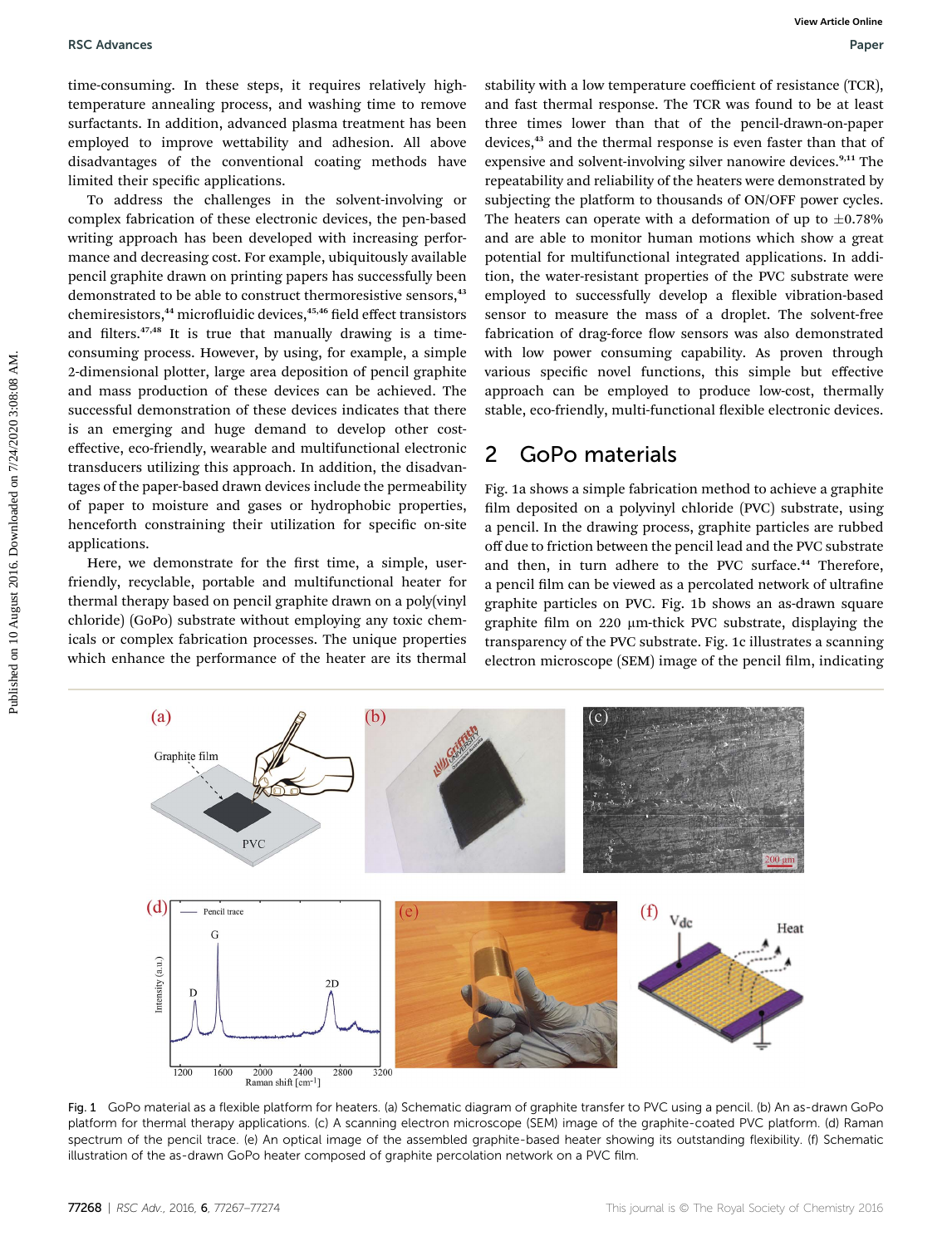its full deposition of pencil traces on the surface of the PVC substrate. A SEM image of the PVC surface is also provided in Fig. 1, ESI.†

To confirm the quality of the graphite material created with the pencil drawing process, we examined the Raman characteristics of the pencil film. Fig. 1d shows the Raman spectrum of the pencil film indicating three main prominent peaks at the wavenumbers of 1350, 1580 and 2725  $\text{cm}^{-1}$  corresponding to the D, G and 2D bands of graphite material, respectively.<sup>46,50,51</sup> The D-band provides information about the number of defects and boundaries in the graphite film, and the G band reveals evidence of the sp<sup>2</sup>-bonded carbon networks inside the graphite film. Furthermore, the 2D peak shows an indication of stacking type in the direction perpendicular to the as-drawn film.<sup>51</sup> Since a high ratio  $(I_D/I_G = 0.34)$  was found for the combined D and G band intensities, this revealed a large number of defects and boundaries between graphite grains. Fig. 1e indicates the flexibility of the GoPo platform with its excellent robustness under large bending, which is attributed to the elasticity of PVC. Fig. 1f shows the heating principle of the graphite percolated network. As such, when a constant voltage  $V_{dc}$  is applied, heat or temperature rise occurs owing the resistive properties of the graphite film. In addition, the linear current-voltage characteristic of the GoPo platform was observed (Fig. 2, ESI†) and indicated that this material could be used as a resistive element for Joule heating-based heaters. Paper<br>
For two sects on the surface of the PVC orbits<br>groover, [2] ability os sufficiently raise cannotes into the maximization<br>
of the subset of the Poissium in the formula response of the DVC subsets and the beams<br>
Fig.

### 3 Flexible and wearable heaters for thermotherapy

For thermal therapy applications, the following characteristics of a heater are required: (1) ability to operate under a low supply

voltage/power, (2) ability to sufficiently raise temperatures, (3) to have fast thermal responses, (4) to have good long-term stability and (5) demonstrated wearability. Therefore, the thermal performance of GoPo was investigated as shown in Fig. 2. Owing to the resistive properties of the graphite film, a constant voltage of 5, 10, and 15 V was applied at two electrodes within a time frame of 80 s, to raise the temperature of the heater (Fig. 2a). It is evident that at a low applied voltage of 10 V, the heater temperature can reach a steady-state temperature of approximately 50 $\degree$ C, which is suitable for thermal therapy. The temperature of the reverse side of the heater was also found to be approximately equal to that of the front surface (the surface with deposited graphite film). This result confirms that the heat could be effectively transferred to the human skin when the heater is employed for wearable therapy. In addition, since the glass transition temperature of PVC is approximately 80 $\degree$ C,<sup>52</sup> the GoPo platform could be suitable for the thermal treatment with the required temperatures normally lower than 50 $\degree$ C.

Fig. 2b indicates a linear relationship between the steadystate temperature and the power consumption of the heater. A low power consumption of only 0.65 W was observed to reach a temperature of 70  $\degree$ C, which was comparable to and even lower than that of various other heaters for wearable applications.<sup>8,9</sup> The corresponding heat flux on each side of the graphite film was 1040 W  $\text{m}^{-2}$ . Using Newton's law of cooling under the assumption that the convective heat transfer was dominant compared to heat conduction and heat radiation, the average heat transfer coefficient was found to be approximately 20.8 W  $m^{-2}$  K<sup>-1</sup>. This is comparable to the conventional heat transfer coefficients for natural convection in gases.<sup>53</sup>

For practical applications, the fast thermal response of a heater is an important parameter which can be attributed to



Fig. 2 Electrical heating characteristics of the heater. (a) Temperature profile of the GoPo heater for different applied DC voltages. (b) Temperature as a function of power consumption for the heater. The inset table shows the current–voltage relationship. (c) ON/OFF response of the film heater under 1000 cycles showing the long-term stability of the heater. (d) Electric heating behaviour of the GoPo heater measured as a change in electrical resistance and temperature under an applied DC voltage of 10 V. (e) Thermally-stable characteristics of the heater with low temperature coefficient of resistance (TCR  $\sim$  900 ppm).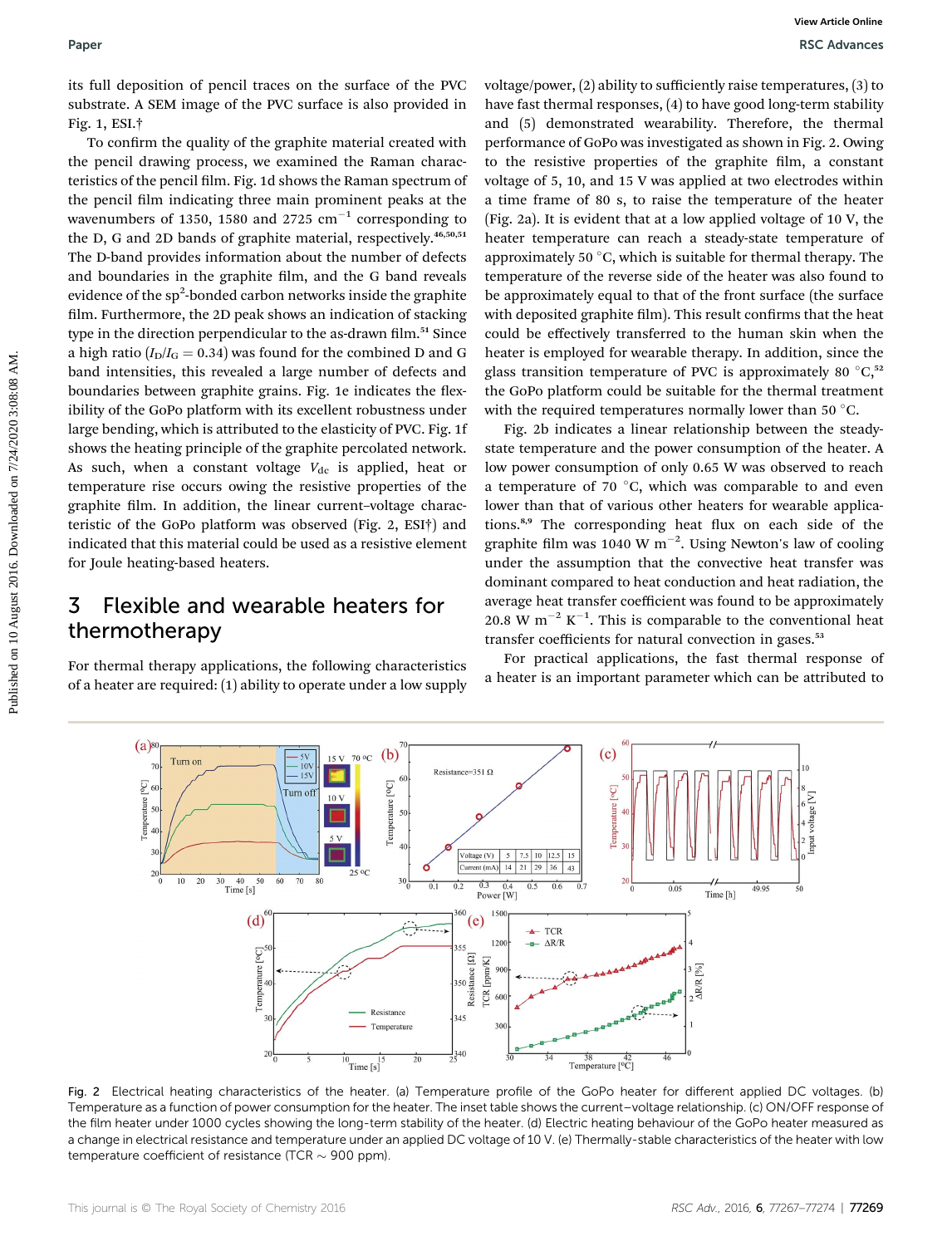the thickness of the heater substrate. Theoretical and experimental studies have shown that the thinner the substrates, the faster the time response of the heater.<sup>9,11</sup> By utilizing the 220  $\mu$ m thick PVC substrate, we have confirmed that a response time of approximately 9 s can be achieved (Fig. 3, ESI†) which is comparable to and even faster than that of advanced stretchable heaters using silver nanowire on PDMS.<sup>9</sup> This response time is faster than that of various expensive substrate materials such as graphene on polyethylene naphthalate  $(PEN)^{11}$  and Ag NW on a ultra-thin glass.<sup>54</sup> This fast response is also attributed to the efficient heat transfer to the polymer substrate and low volumetric heat capacity of PVC.<sup>55</sup>

When the heating power compensates for the heat loss at the heater interfaces, a high steady-state temperature is maintained and may lead to the degradation of the heater performance. Therefore, it is important to evaluate the long-term thermal repeatability of the heater. Fig. 2c indicates that no significant change in heating performance has been observed after 1000 cycles of the ON  $(10 V, 60 s)$  and OFF  $(0 V, 30 s)$  power, and therefore the heater satisfies the reliability requirements for practical applications such as thermal therapy.

The inset table in Fig. 2b suggests that the heater has a steady resistance of approximately 351  $\Omega$ , which agrees with the value of the heater resistance recorded through the Joule heating process, as illustrated in Fig. 2d. The resistance changes were approximately 2% when a voltage of 10 V was applied and a temperature of 50  $^{\circ}$ C was reached. Fig. 2e shows a good thermally-stable characteristic of the GoPo platform. The temperature coefficient of resistance (TCR) defined by the relative resistance change to temperature variation,<sup>56</sup> was found to be approximately 900 ppm  $K^{-1}$  (Fig. 2e) for temperatures up to 50 °C. Thus, Fig. 2a-e show that the graphite film has stable thermal properties.

It is believed that the thermal response of the GoPo platform (Fig. 2e) is attributed to the large thermal expansion of the polymer substrate<sup>57,58</sup> (thermal expansion coefficient of  $\sim$ 1.2  $\times$  $10^{-4}$  K<sup>-1</sup>) with increasing temperatures, which leads to the positive value of TCR. The expansion of the substrate caused the increase in the electrical resistance of the platform due to the piezoresistive effect of graphite which has been reported in literature.29,44,49 The increase of the temperature could also lead to a decrease in the graphite resistivity due to the contribution of the thermionic emission current.<sup>43</sup> However, the TCR of the GoPo platform was observed to be small because of the contribution of both thermal expansion of PVC and the thermally activated conduction of graphite. This thermal stability is valuable in developing other functions such as the measurement of human motions at a body temperature of approximately 37 $\degree$ C.

As thermal therapy devices are usually attached to human skin, flexibility is an essential factor for the heater. The underlying GoPo platform is flexible and lightweight. In order to test its functionality under typical in-service loading conditions, the heater was bent under compression, tension and twisting. Fig. 3a indicates that the heater is mechanically robust yet bendable and wearable due to the flexible nature of PVC. In addition, as PVC is bio-compatible and has no adverse effects on human skin and the immune systems,<sup>59,60</sup> we have demonstrated the feasibility of using GoPo for wearable thermal therapy by directly affixing the heater to a human wrist and observing its operation under various physical disturbances such as bending and twisting. Fig. 3b shows the temperature distribution of the heater under three different operating conditions including bent outward, neutral and bent upward. The ESI Movie 1† validates the operation of the heater under these conditions. In addition, no significant temperature PSC Advantes that the consensuor interesting and experimental and experimental and experimental and experimental and the basebase of the consensus of the basebase of the basebase of the basebase of the basebase of the base



Fig. 3 Flexible and wearable heater demonstration. (a) Infrared pictures of the graphite-based flexible heater under mechanical-stress conditions: compression (left), tension (centre) and torsion (right). (b) Temperature distribution images of the wearable GoPo platform affixed to human twist at neutral (left), outward bending (centre), and inward bending (right).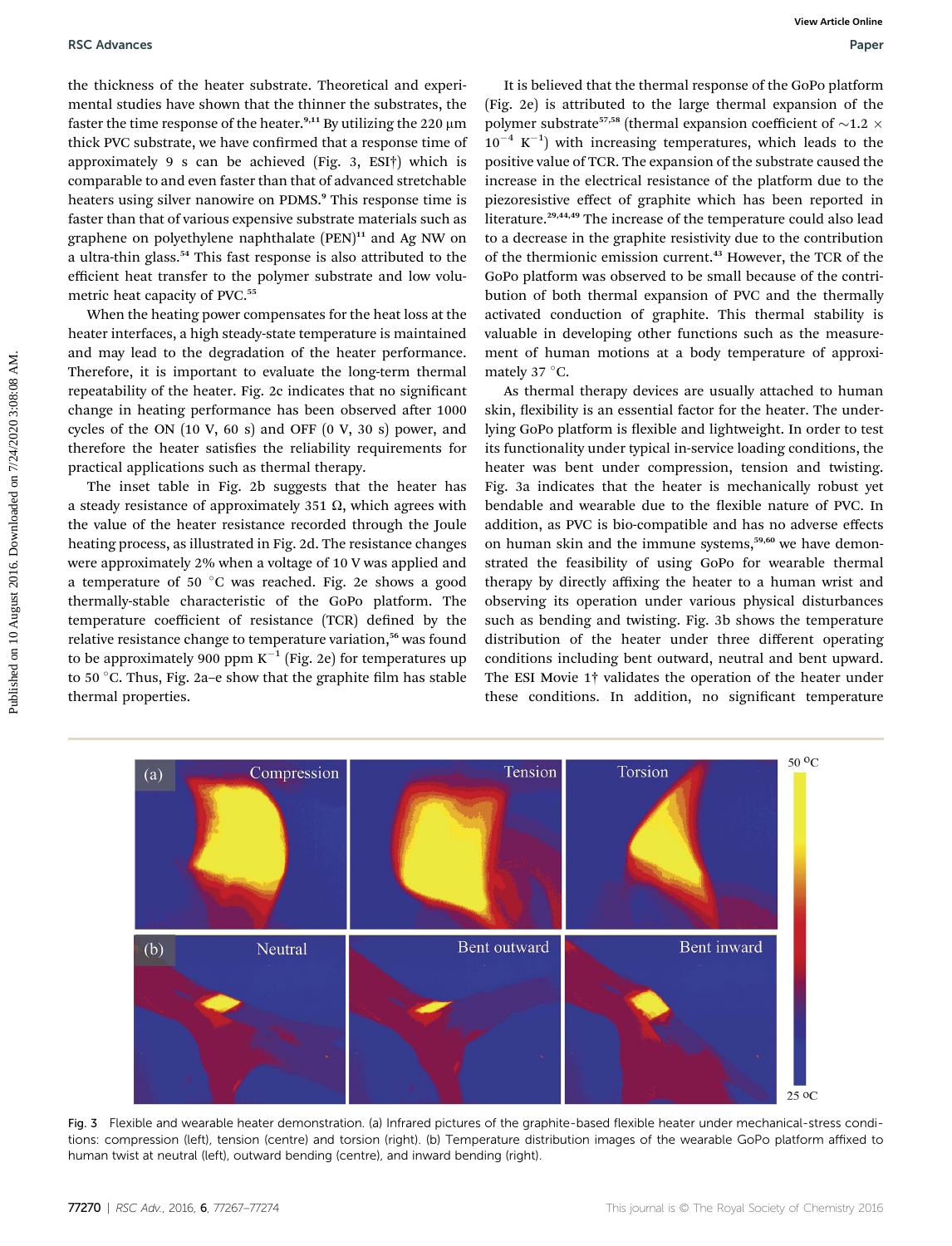change has been observed after 500 cycles bent outward and upward, which indicates a long term stability of the heater under bending conditions.

The low supplied voltage and power, fast thermal response, excellent thermostability, as well as the flexibility and biocompatibility of the heater have proven the feasibility of using GoPo for thermal treatment purposes.

### 4 Strain sensors for human-motion detection

Apart from the capacity for forming flexible heating elements for thermal therapy, the GoPo platform also holds a potential for making wearable devices to perceive human motions because of its thermal stability having no signicant temperature-effect on electrical resistance of the platform when attached to the human body. The following section discusses the strain characteristics of the GoPo platform and demonstrates its strain-sensing applications. The principle of a wearable GoPo strain sensor is based on the piezoresistance of the graphite layer as shown in Fig. 4a. The idea of the piezoresistance in the graphite trace is that the deformations of a graphite trace can lead to a change in the number of connected graphite chains. As such, any outward tension in the graphite trace can stretch and effectively separate the graphite particle network, leading to a decrease in the number of graphite chains; hence there would be an electrical resistance increase in the graphite film. However, a compression can tighten the particle network Paper<br>
Published on the control of the state of the state of the correction of the correction of the computed which indices a long-term and the energy of the beat of the computed online on the energy of the computed onlin

and increase the number of graphite chains, resulting in a decrease in the electrical resistance.<sup>44</sup>

Fig. 4b shows the strain characteristics of the GoPo platform with the strain range from  $-0.78\%$  to  $+0.78\%$ , which is obtained by wrapping the GoPo sensors around cylinders with different diameters. The applied strain  $\varepsilon$  can be calculated as  $\varepsilon = \pm t/2r$ , where  $t$  is the thickness of the PVC and  $r$  is the radius of the cylinders. To estimate the sensitivity of GoPo, the gauge factor (GF) was used and expressed as GF =  $\Delta R/R \times 1/\varepsilon$ , where  $\Delta R/R$  is the relative change of resistance and  $\epsilon$  is the mechanical strain applied to the sensor. A linear electrical resistance change was observed with applied strain, corresponding to a gauge factor of approximately 12, which was six times higher than that of most metals  $(\sim 2)$ , and also even better than recently reported advanced graphene and carbon nanotube based strain sensors. This result indicates that the GoPo platform can serve as a strain-sensing element. The long term stability of the GoPo sensors under applied stresses was also observed (Fig. 4, ESI†).

Based on the above mechanical sensing properties of GoPo, we demonstrated its potential for wearable strain sensors which can detect human motion. We assembled a graphite sensor on a human arm and examined the dynamic monitoring of the arm bending movements. Fig. 4c shows a real-time response of the sensor under different angles  $(30^\circ, 45^\circ, 60^\circ, 90^\circ)$ , which showed an increase in the output voltage with increasing bending angle and reversible characteristics after returning to the initial position  $(0^{\circ})$ . The rapid response and repeatability of the strain sensors with their capability of working in different environments (e.g. in air and under water) were observed, which



Fig. 4 GoPo platform functions as a flexible strain gauge. (a) Schematic drawing shows that the number of connected graphite particle chains varies depending on the types of mechanical deformation. (b) Electrical resistance changes under compression and tension up to 0.78%, indicating a gauge factor of approximately 12. (c) Motion response of the sensor under different bending angles of human arm (the insets). (d) Dynamic response of the output voltage from four-point measurement of the heater affixed to human twist (frequency  $= 1.5$  Hz).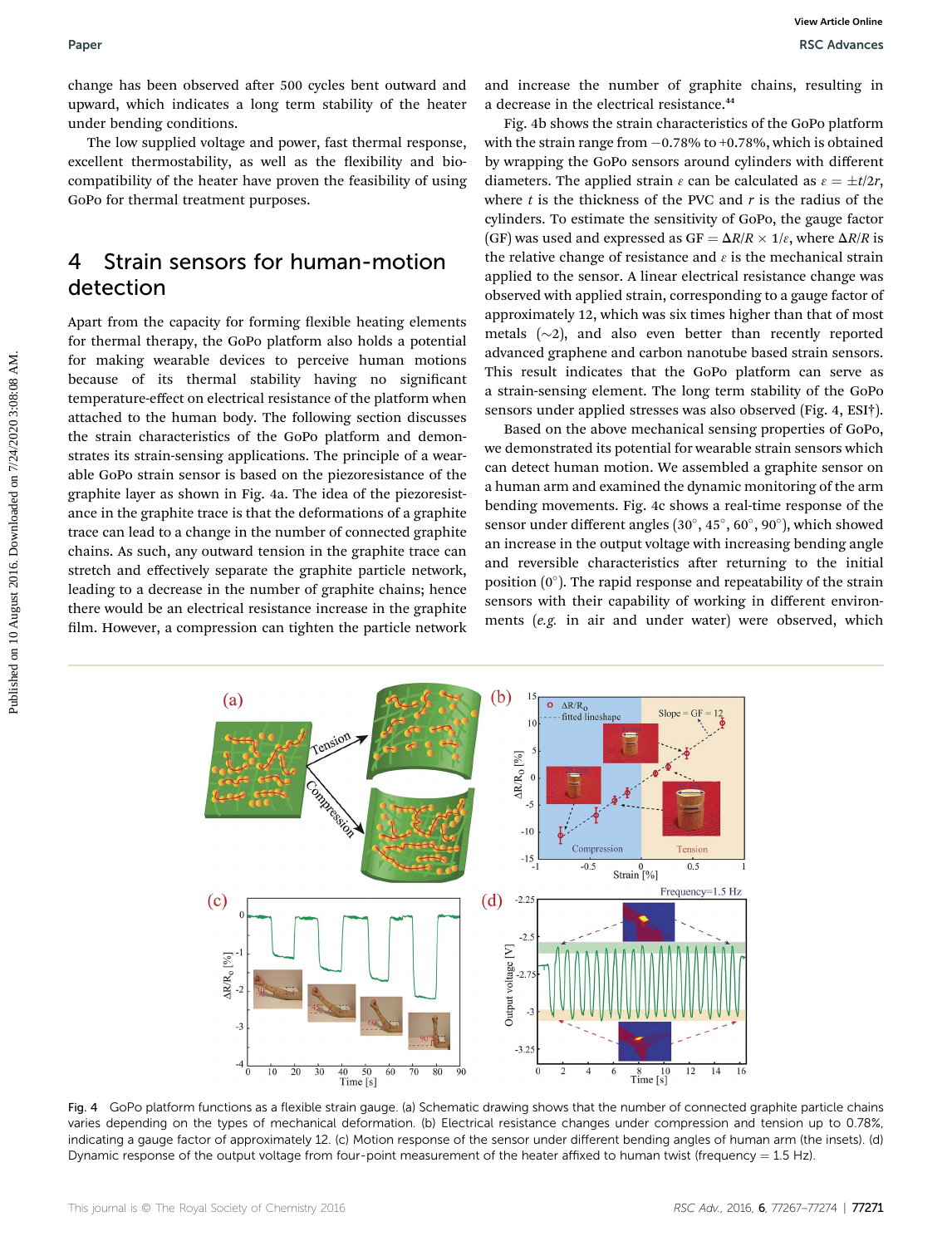confirms the possibility of using GoPo to detect the human motion (Fig. 5, ESI†). We also demonstrated the integration of the wearable heater for human motion detection using a fourpoint measurement method with a large output signals. Details of the measurement setup are provided in Fig. 6, ESI.† The inward and outward bending motions of the human twist at a frequency of 1.5 Hz were monitored as shown in Fig. 4d. The average output voltage change of up to 0.5 V was observed, indicating that the motion at the injury joint of patients can be recorded to evaluate its impacts to the efficiency of thermal treatment process. The above results confirm the suitability of utilizing GoPo for multifunctional wearable applications.

### 5 Mass sensors and flow sensors

We also demonstrated that GoPo can be employed for low-cost portable mechanical sensors such as mass sensors and flow sensors. As mentioned above, the demonstrations have showed the motion signal frequency of up to 1.5 Hz, corresponding to a time response of approximately 700 ms, and thus GoPo holds promise for high frequency and fast time response mechanical sensors. Fig. 5a exhibits the time dependent vibrations of the strain sensor induced by the water droplet, which indicates a damped vibration. In principle, the natural resonance frequency of the cantilever does not depend on the excitation method (e.g. droplet falling). On one hand, a very small falling height can lead to a small vibration amplitude. On the other hand, a high falling height can result in a large variance of the

impact location, and even spillage at high impact speeds.<sup>64</sup> Both of above cases cause an inaccurate measurement of the droplet mass added to the cantilever. Therefore, in the vibration measurement, an appropriate height  $(\sim 50 \text{ mm})$  was employed to obtain the time response shown in Fig. 5a. The vibrational frequency of the droplet on the GoPo cantilever was found to be 9.8 Hz (Fig. 5b), using Fourier transformation. Consequently, a response time of approximately 50 ms was obtained, which was comparable with the response time of nanowire devices,<sup>61</sup> and even faster than that of the various devices with response time ranging from 100 to 3800 ms. $62,63$  The damping ratio was determined from the experimental data by calculating the logarithmic decay, which depended on the amplitude of vibration and the number of cycles between peaks. The damping ratio value was calculated to be approximately 1.2% corresponding to only 50 ppm difference between the natural resonant frequency and the damped frequency, which can be neglected. The resonant frequency of the cantilever with a mass at the free end is **ESC** Advances **EVALUATION** CONFIRENT CONFIRENT CONFIRENT CONFIRENT CONFIRENT CONFIRENT CONFIRENT CONFIRENT CONFIRENT CONFIRENT CONFIRENT CONFIRENT CONFIRENT CONFIRENT CONFIRENT CONFIRENT CONFIRENT CONFIRENT CONFIRENT CON

estimated as<sup>64</sup> 
$$
\omega = \beta^2 \sqrt{\frac{EI}{m_{\text{beam}}l + m_{\text{drop}}}} \frac{1}{L^{3/2}}
$$
, where  $m_{\text{beam}}$  and

 $m_{drop}$  are the beam mass per unit length and the mass of the droplet, respectively.  $\beta$  is a pre-factor. E, I, L are the Young modulus, inertial moment, and distance from the fixed end of the PVC cantilever to the centre of the droplet, respectively. The relative position of the cantilever and the syringe was carefully fixed to make sure the droplet impacts 3 mm from the free end of the cantilever to avoid edge spilling during impact. Moreover, ambient air currents are minimized to reduce the deviation of



Fig. 5 Resonant-based mass sensors and drag-force flow sensors. (a) Time dependent intensity of the oscillations of a water droplet; the inset shows the schematic diagram of a vibration cantilever under the insertion of a droplet. (b) The spectral density obtained by Fourier transforming the data in the panel (a), indicating a resonant frequency of 9.8 Hz. (c) Responses of the flow sensor under different flow velocities. (d) The performance of the flow sensor; the inset shows the schematic diagram of flow-induced displacement of the cantilever.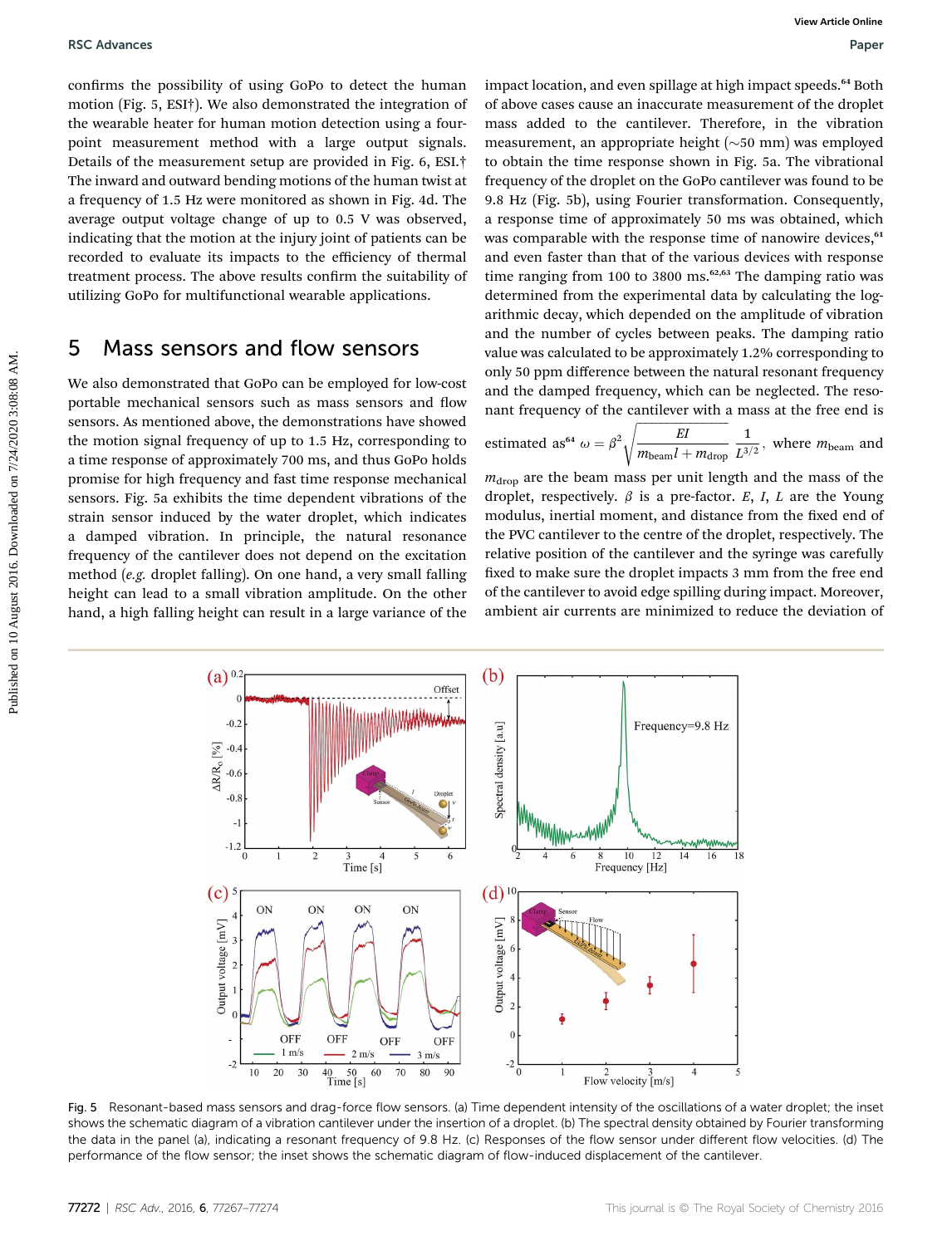impact location. In addition, considering an impact location of  $3 \pm 0.5$  mm between the droplet and the free end of the cantilever, the mass of the droplet was estimated to be  $0.033 \pm 0.003$ g. The high mass resolution and fast response time indicates the feasibility of using GoPo for mass sensors, vibration measurements and various real-time observing systems including health monitoring and wearable devices, and robotic sensors.

The GoPo platform can also be used as a flow sensor as shown in Fig. 5c. The experimental setup and other conditions related to the flow testing are described in detail in Fig. 7, ESI. $\dagger$ The flexibility of the GoPo sensor was able to provide sufficient displacement, and then stress and strain to detect the drag force generated from the range of flow rates of 1 to 4 m  $\rm s^{-1}$ . The output voltage from the sensor increased with the increasing flow velocity (Fig. 5d), and was found to be proportional to velocity of air flow with a sensitivity of 1.25 mV  $\mathrm{m}^{-1} \mathrm{~s}^{-1}.$  This indicates the possibility of using GoPo for sensitive air flow sensors.

### 6 Conclusion

In conclusion, the results presented herein demonstrate the simple and solution-free fabrication of the economical, multifuntional and environment-friendly wearable therapy systems with thermally stable properties, low power consumption and fast thermal response. The heaters also functioned as a highly sensitive human-motion sensing device. The successful demonstration of the high-resolution droplet mass sensor indicated the obvious advantage of using a polymeric substrate for motion sensing in wet conditions. Other functions such as drag-force air flow sensors were also developed with low energy consumption. We believe that the devices constructed by this solvent-free, user-friendly and rapid prototyping approach are evidence for wearable electronic devices which find various practical applications in thermal therapy, healthcare and realtime monitoring systems with high performance and low cost.

## 7 Experimental section

### Material

8B-type pencil (Faber-Castell) was used to draw graphite films on 220 mm-thick PVC (A4, PVC blinding covers) which was roughened using emery papers. The area where the pencil graphite would be deposited was manually roughened with an average applied force of 2 N. The electrical interconnects were formed utilizing the high conductivity silver paste (1863616, RS Components).

### Heaters and sensors

Square heaters with dimensions of 2.5 cm  $\times$  2.5 cm were fabricated, and the strain sensors were constructed by the 15 time drawing of pencil traces (3 mm  $\times$  40 mm). The strain sensor was covered with a thin layer of an insulation epoxy (Araldite Super strength Epoxy, Selleys) to demonstrate the motion detection under water. First, A shadow mask was

attached to the GoPo platform. An insulation epoxy layer was then coated on the electrodes and as-drawn graphite sensing layers. Finally, the devices were dried on hot plate at 60  $\degree$ C for 1 hour. In addition, the U-shaped strain sensing element (longitudinal length of 3 mm, transverse length of 1 mm and trace width of 1 mm) was drawn on a PVC substrate and then the cantilever was shaped using a laser cutter (Speedy300 TM, Trotecs) with a dimension of 55 mm  $\times$  3 mm  $\times$  0.22 mm. This cantilever was used as the mass sensor and flow sensor.

### Characterisation

All time-dependent temperature response, thermal images and wearable thermal heaters were taken by an infrared camera (GOBI-1513, Xenics Infrared Solutions). Droplets were generated from a syringe, freely dropped with an acceleration of the earth and then attached on the top-end of the cantilever. The time dependent intensity variations measured by the GoPo cantilever were recorded using an oscillator (MSO-X 3104A, Agilent Technologies) and analysed using Matlab (Mathworks). The data were collected with sampling frequency of 1 kHz. An air blower (LB0115-002, Industrial Equipment and Control) generated air flow ranging from 1 to 4 m  $s^{-1}$  at room temperature (23  $\degree$ C) for flow sensor characterization. Paper<br>
impact location, In addition, considering an impact location of attached to the Gotte platform. An institution poxy layer was<br>
3.4 -0.8 mm between the dropt and the forecent of the cant of the cant of the calent of

### Acknowledgements

This work was performed in part at the Queensland node of the Australian National Fabrication Facility, a company established under the National Collaborative Research Infrastructure Strategy to provide nano and micro-fabrication facilities for Australia's researchers. This work has been partially supported by the Griffith University's New Researcher Grants and Australian Research Council grant LP150100153. The authors would like to thank Dr Peter Woodfield for his valuable comments on the manuscript.

### References

- 1 Y. Cui and C. M. Lieber, Science, 2001, 291, 851.
- 2 M. Schulz, Nature, 1999, 399, 729.
- 3 H. P. Phan, D. V. Dao, K. Nakamura, S. Dimitrijev and N. T. Nguyen, J. Microelectromech. Syst., 2015, 24, 1663.
- 4 A. Vatani, P. L. Woodfield and D. V. Dao, J. Mol. Liq., 2015, 211, 712.
- 5 T. Dinh, D. V. Dao, H.-P. Phan, L. Wang, A. Qamar, N.-T. Nguyen, P. Tanner and M. Rybachuk, Appl. Phys. Express, 2015, 8, 061303.
- 6 T. Dinh, H.-P. Phan, T. Kozeki, A. Qamar, T. Namazu, N.-T. Nguyen and D. V. Dao, RSC Adv., 2015, 5, 106083.
- 7 N.-T. Nguyen, Micro Nanosyst., 2015, 7, 2.
- 8 S. Choi, J. Park, W. Hyun, J. Kim, J. Kim, Y. B. Lee, C. Song, H. J. Hwang, J. H. Kim and T. Hyeon, ACS Nano, 2015, 9, 6626.
- 9 S. Hong, H. Lee, J. Lee, J. Kwon, S. Han, Y. D. Suh, H. Cho, J. Shin, J. Yeo and S. H. Ko, Adv. Mater., 2015, 27, 4744.